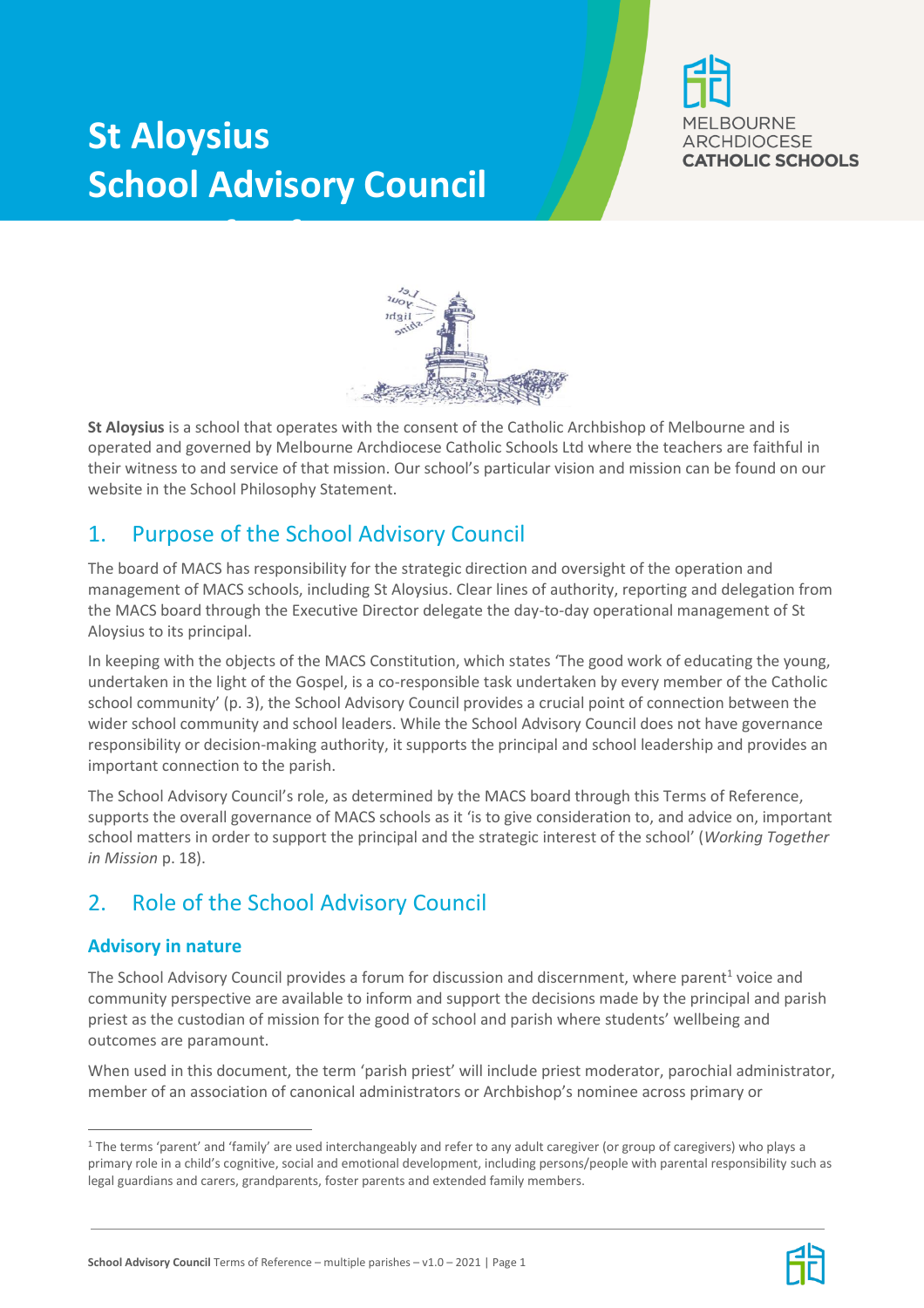secondary contexts, and designates their specific role in relation to schools and their title in reference to their ex-officio duties on a School Advisory Council, including their role as custodian of mission.

It is important that School Advisory Council members understand that their primary role is to provide assistance and advice on school matters to support the principal in their leadership role. School Advisory Councils do not have a legal identity and do not become involved in the day-to-day management of the school. The School Advisory Council must act within the parameters of this Terms of Reference.

The MACS board, as the governing body of MACS schools, is responsible for the common good of Catholic education in MACS schools in the Archdiocese, and thus is ultimately responsible for making any decision about the establishment of a council and its arrangements.

The following are some examples of the many ways the School Advisory Council may support the school and the principal:

- articulating and enacting the school's vision and mission
- promoting the school's Catholic ethos and culture
- promoting faith formation and development
- supporting school policies as required
- giving advice to the principal on issues such as school improvement plans and enrolment trends
- engaging in discussion with the principal about the annual school budget and other financial matters
- giving advice to the principal about the school master plan
- providing capital resource planning and maintenance support to the principal.

# 3. Council structure

# **Members of the School Advisory Council**

Serving on the School Advisory Council of a Catholic school is a form of Church lay ministry. It is a response to the call to support the local Catholic parish and school communities in a particular way. It is also a means for members of our community to share their skills and talents for the common good. A well-functioning council provides rich sources of wisdom and insight, as well as a means of strengthening community links and potential for partnerships.

The St Aloysius School Advisory Council is to be made up of a minimum of six and a recommended maximum of 10 council members who value and share the educational mission and ethos of the Catholic Church, comprising at least:

- a) the principal (ex officio)
- b) the parish priest (ex officio) (**custodian of mission**)
- c) two parents of children attending the school
- d) one parishioner
- e) another person who in the opinion of the principal has the relevant knowledge, skills, expertise or interest and commitment to the mission of the school to serve a particular need on the council
- f) additional parents of children attending the school\*
- g) additional parishioners\*
- h) alumni representative\*

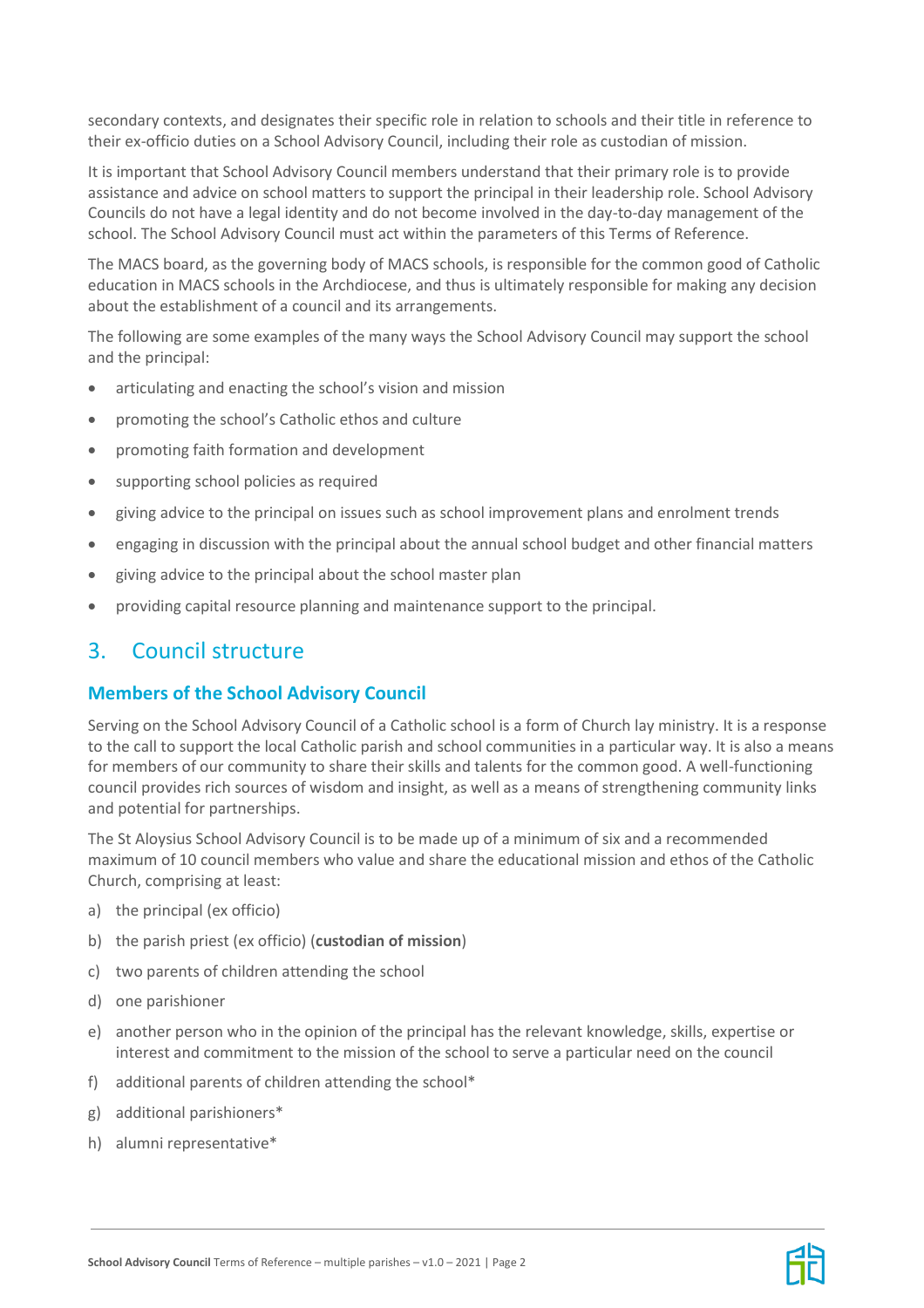i) any other person who in the opinion of the principal has the relevant knowledge, skills, expertise or interest and commitment to the mission of the school\*.

A person who is a member of the council under any category from (a) to (e) may satisfy the eligibility criteria under more than one category.

At the principal's discretion, members of the school staff may be invited from time to time to attend meetings depending on the content of the agenda.

# 4. Appointment and induction of members

# **A process of discernment**

As being a member of a School Advisory Council of a Catholic school is a form of Church lay ministry, the process of appointment is preceded by discernment to assist potential new council members to understand:

- the vision and mission of MACS, the parish and school
- the roles, responsibilities and processes of MACS and the St Aloysius School Advisory Council
- how council members can support the principal and the parish priest
- the appropriateness of their personal readiness to serve.

This discernment process commences when expressions of interest are sought for new council members, beginning with the provision of an information pack to those interested in nominating for a council position, or a chance for potential nominees to discuss the role of the council and the expectations of a council member with the principal, chair or parish priest.

In keeping with what it means to be and to build Church, the discernment process seeks to arrive at a decision about appointment which all can accept gracefully and support wholeheartedly (even if some wish the decision had been different) because they know the group honestly searched together for the Spirit of God in and for the life of the community.

A discernment process ensures that those who have expressed an interest have had an opportunity to discern their readiness to serve. This process at St Aloysius includes:

- reflecting on the mission of MACS and the school
- exploring the shared understanding that serving on the School Advisory Council is a means for members of our community to share their skills and talents for the common good
- interviewing those who submitted an expression of interest
- sharing known background information about the potential members with observance of privacy laws and confidentiality
- considering the good character of the person and their disposition
- guaranteeing a balance of gender, cultural diversity and skill sets on the School Advisory Council.

# **Process of appointment of council members**

The principal has the power of appointment, reappointment and removal of members of the School Advisory Council, except the parish priest who holds office ex officio and cannot be removed by the principal.

In appointing council members, the principal will consult with the parish priest following a process of discernment. The principal and parish priest may choose to be supported by others in the appointment

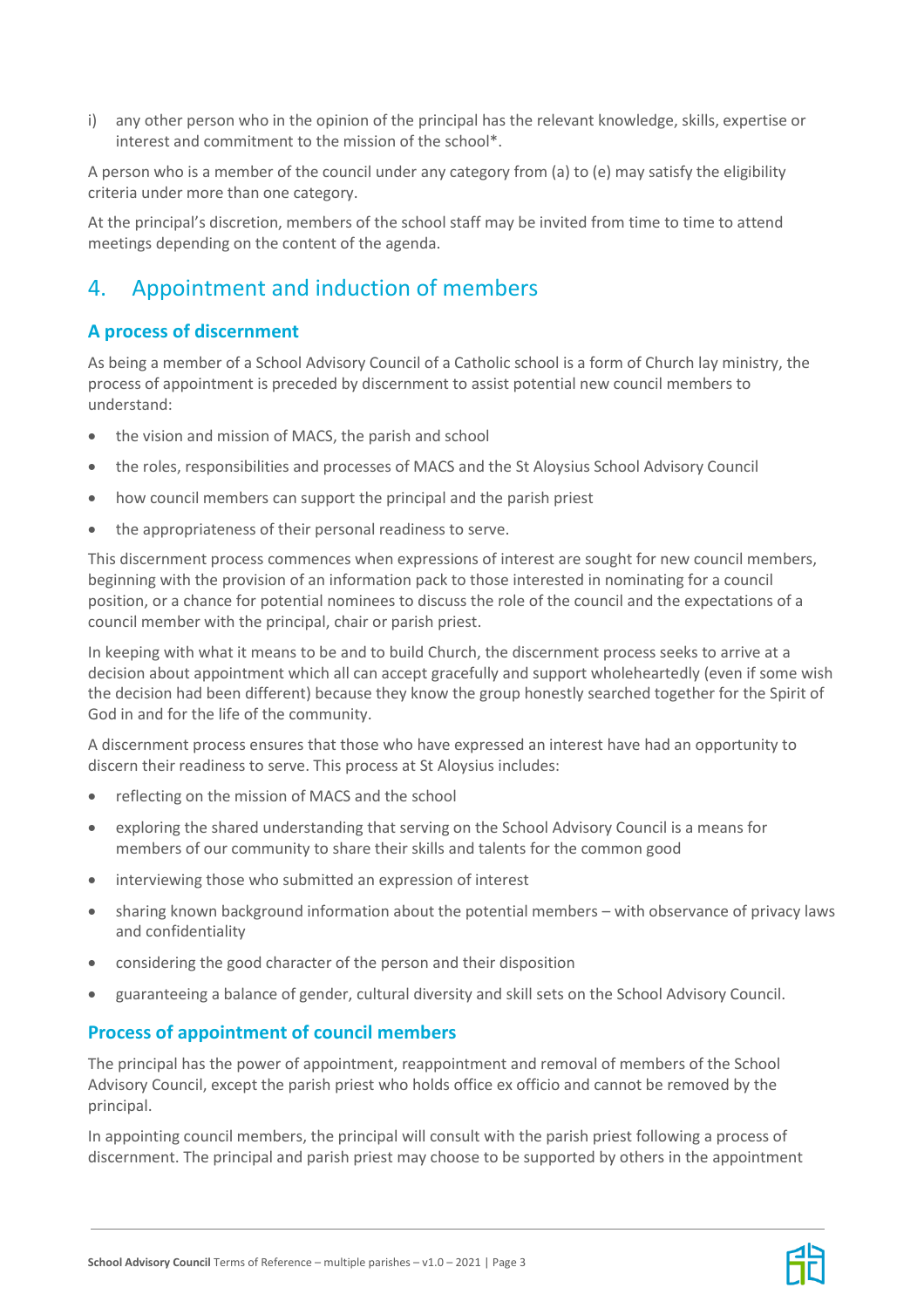process. When appointments are being made, it is important to keep in mind the need for a balance of gender, cultural diversity and skill sets in forming the council.

Council members are appointed annually at a set time devised by the council. The principal may, in consultation with the parish priest, at any time make an additional appointment to the council in the event of a vacancy in the minimum prescribed positions or to otherwise fulfil a need on the council; however, any council member so appointed will only hold office until the next set annual appointment round devised by the council following the appointment and, at this time, may apply for membership of the council in the ordinary manner. A preference will be given to new appointees over a repeat nominee (someone who has previously been on the council, had leave and returned) to ensure ongoing diversity and renewal.

# **Key considerations in appointment of council members**

#### **Child Safe Standards**

Adherence to the school's Child Safe Standards must be at the forefront of any appointment process. As a condition of appointment, council members must have a Working with Children Check, and sign and comply with the school's Child Safety Code of Conduct.

#### **Code of Conduct for School Advisory Council members**

The school's Child Safety Code of Conduct sets up the baseline expectation that, like all members of the school community, council members 'are expected to actively contribute to a school culture by respecting the dignity of its members, affirming the gospel values of love, care for others, compassion and justice'.

This baseline standard is expanded and made explicit in the MACS Code of Conduct for School Advisory Council members. The objective of this Code of Conduct is to ensure that high standards of community, group and individual behaviour are observed by the members in the context of their roles as members of any School Advisory Council of a MACS school.

#### **Conflict of interest**

MACS is committed to building School Advisory Councils that are free from fraud or corruption, or the perception of fraud or corruption. Conflict of interest arises where a councillor's duty to the school is affected by a personal (actual, potential or perceived) interest. In such cases, the line between personal and professional conduct may become blurred, and interfere with a councillor's capacity to provide advice and fulfil their responsibilities on the council. Conflicts of interest may arise, but do not need to present a problem to any School Advisory Council or MACS if they are openly and effectively managed.

The MACS Conflict of Interest Policy for Employees, Contractors and Consultants addresses the requirements for disclosure and management of conflicts of interest, and extends to council members and all members of any committees of the council. It is a requirement of the role that council and committee members abide by and comply with this policy.

#### **Diversity**

The School Advisory Council seeks to be inclusive of all community members and will demonstrate a genuine commitment to gender equity, cultural diversity and requisite skill sets.

Collectively, council members should bring a range of personal skills and experience to add value to the St Aloysius School Advisory Council in accordance with the requirements under Section [0:](#page-5-0) The role of individual council members in this Terms of Reference.

# **Expressions of interest**

Generally, expressions of interest to become a council member are made in advance of the set annual appointment round devised by the council. The process of applying for membership of the St Aloysius

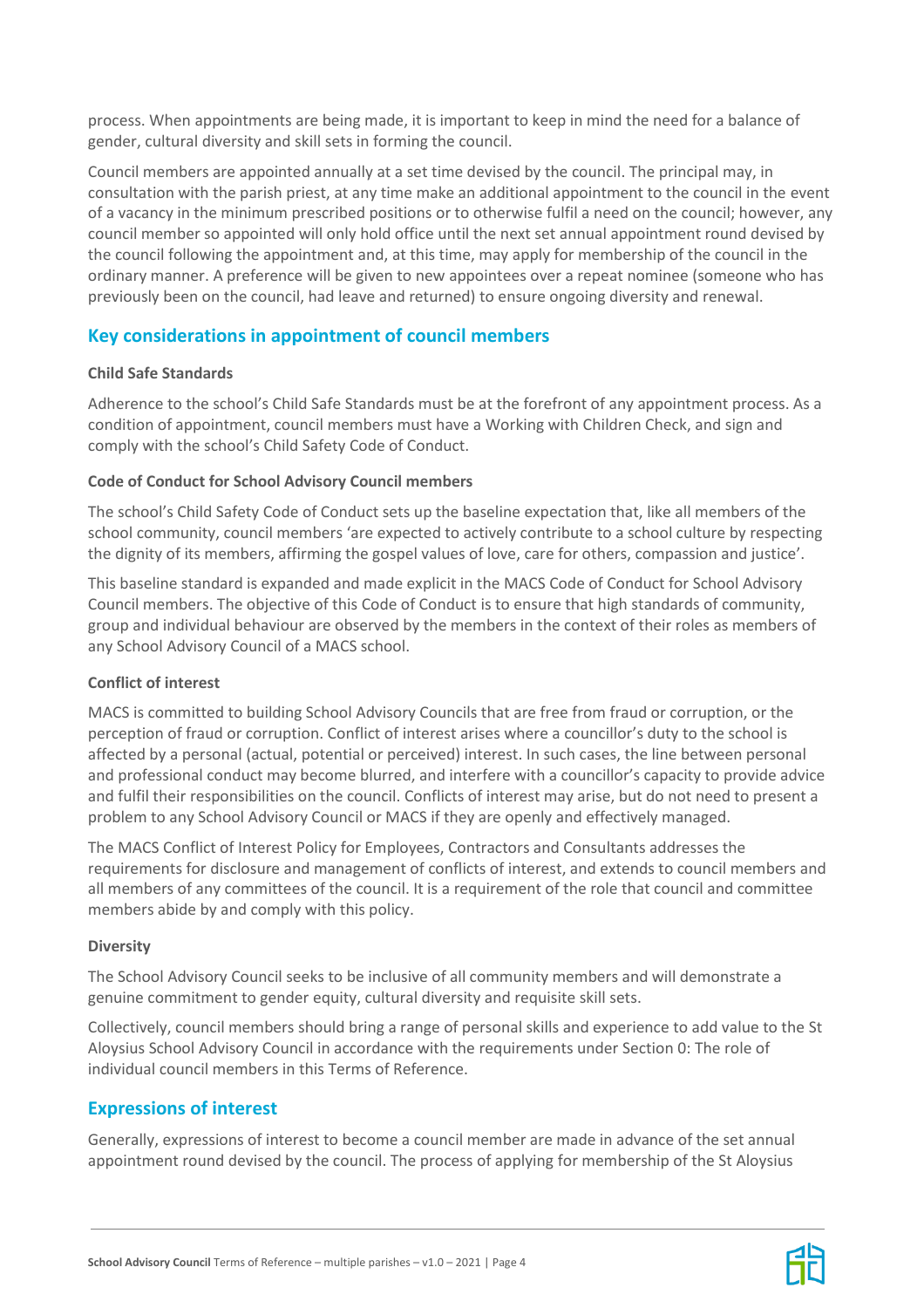School Advisory Council is through publication to the community, by means of a special letter and the school newsletter. Anyone interested in becoming a member of the St Aloysius School Advisory Council may seek advice from the principal, chair or parish priest on the process of appointment. Consideration will also be given to succession planning through staggered renewal of members to ensure continuing institutional memory.

# **Terms and conditions of appointment**

The period of appointment for council members, excepting the parish priest, the principal and any other ex-officio appointment, is generally a term of three years ending on the conclusion of the third year following their appointment, with the option of being reappointed for a total of three consecutive terms.

The parish priest and the principal hold office on the School Advisory Council ex officio, meaning that their term continues for as long as they occupy that office following which they cease to be a member of the council. Their successor in that office then becomes automatically appointed to the council.

Any other council members who are appointed on the council ex officio due to a specific position in the school (for example, a business manager) will also have a term of office on the council for as long as they occupy that office, following which they cease to be a member of the council. Their successor in that office will be eligible to be appointed to the council, as determined by the principal in consultation with the parish priest.

The other terms and conditions of appointment of council members are contained in a letter of appointment from the principal and parish priest. A condition of appointment is that the member will:

- sign the school's Child Safety Code of Conduct
- undertake a Working with Children Check as per the *Worker Screening Act 2020* (Vic.)
- accept the MACS Code of Conduct for School Advisory Council members.

The letter of appointment, in a template provided by MACS, sets out among other things:

- terms and conditions that must be agreed to by the proposed council member
- details of expectations of council members
- a copy of this Terms of Reference
- a copy of the MACS Code of Conduct for School Advisory Council members
- reference to availability of applicable MACS school governance policies, as provided in the MACS *School Advisory Council Manual*, including the applicable school's Child Safety Policy, Child Safety Code of Conduct, Complaints Handling Policy and the MACS Conflict of Interest Policy for Employees, Contractors and Consultants.

The office of a council member will become vacant if the member:

- is absent without the consent of the council from three successive meetings of the council, unless the principal determines otherwise
- resigns by notice in writing
- is removed from office by the principal (or the MACS Executive Director or board, as applicable)
- ceases to occupy the relevant office, in the case of the parish priest, the principal or any other ex-officio appointment to the council
- is unable to perform the role due to ill health.

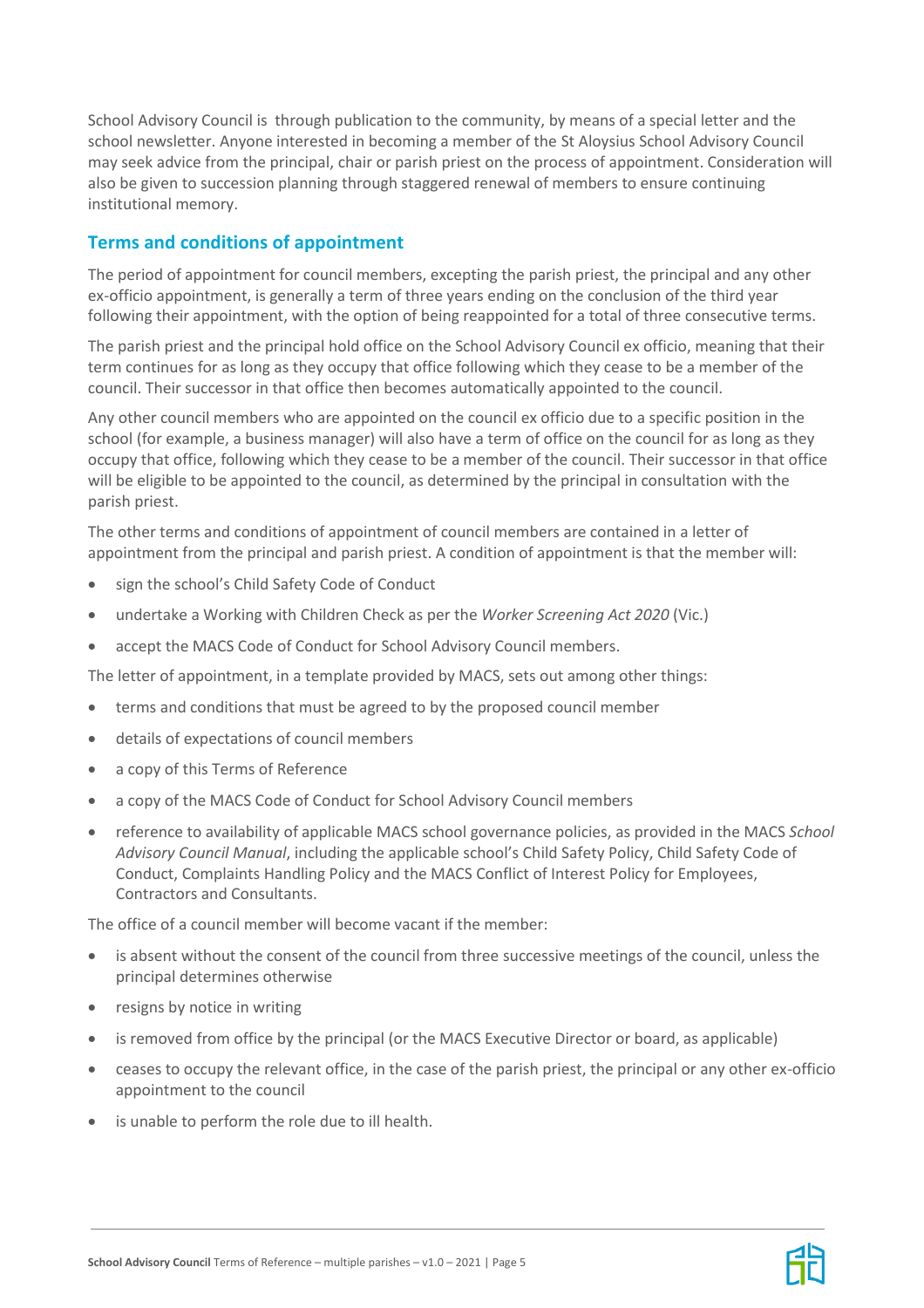Any period of office of a council member held during a casual vacancy appointment by the principal (that is, a period of less than one year between annual appointment rounds) is disregarded in counting the maximum permitted tenure of office of a council member of three consecutive terms.

### <span id="page-5-0"></span>**Induction**

The induction process continues after appointment and is a continuing process rather than an event. MACS provides a basis for formation and induction as outlined in the *School Advisory Council Manual*. Formal induction to the St Aloysius School Advisory Council includes:

- follow-up briefings after the first council meeting and
- any further support and guidance required in person.

New council members will be provided with:

- the MACS *Statement of Mission*
- an understanding of the history of the parish and school
- a MACS *School Advisory Council Manual*, including the school's Child Safety Code of Conduct, the MACS Conflict of Interest Policy for Employees, Contractors and Consultants, and other relevant school governance policies
- an opportunity to meet with the principal and parish priest
- a tour of the school facilities.

# **Process of removal of council members**

The principal may, following consultation with the parish priest, remove a council member (except the custodian of mission) if the principal is of the view that a council member is not complying with the expectations of the role of a council member, or is engaged in conduct unbecoming of a council member or prejudicial to the interests of the school. The reasons for removal of council members will be outlined in writing by the principal, in consultation with the parish priest.

A council member may appeal their removal to the Executive Director of MACS for review. The decision of the Executive Director will be final.

The principal of St Aloysius acts on delegation by the MACS Executive Director, who in turn acts on delegations from the MACS board. No delegation of power prevents the exercise of a power directly by the Executive Director or the MACS board, as relevant. For the avoidance of doubt, the MACS Executive Director and board reserve the power to remove a council member from office (except the custodian of mission) if they are of an opinion that the circumstances are deserving of such action.

# 5. The role of individual council members

# **Qualities and skills of a council member**

Each Catholic school is different, but all schools share the mission of the Church. The council should be composed of people who meet high standards of community, group and individual behaviour, and appreciate, value and share the educational mission and ethos of the Catholic Church. When seeking council members, it is important to reflect on the qualities and skills of benefit to the council in carrying out its functions. Their capacity to contribute, their shared understanding and their positivity are essential.

The following is a list of some of the key qualities and skills for members of the School Advisory Council:

- commitment to the MACS *Statement of Mission*
- commitment to Catholic education in the parish and school

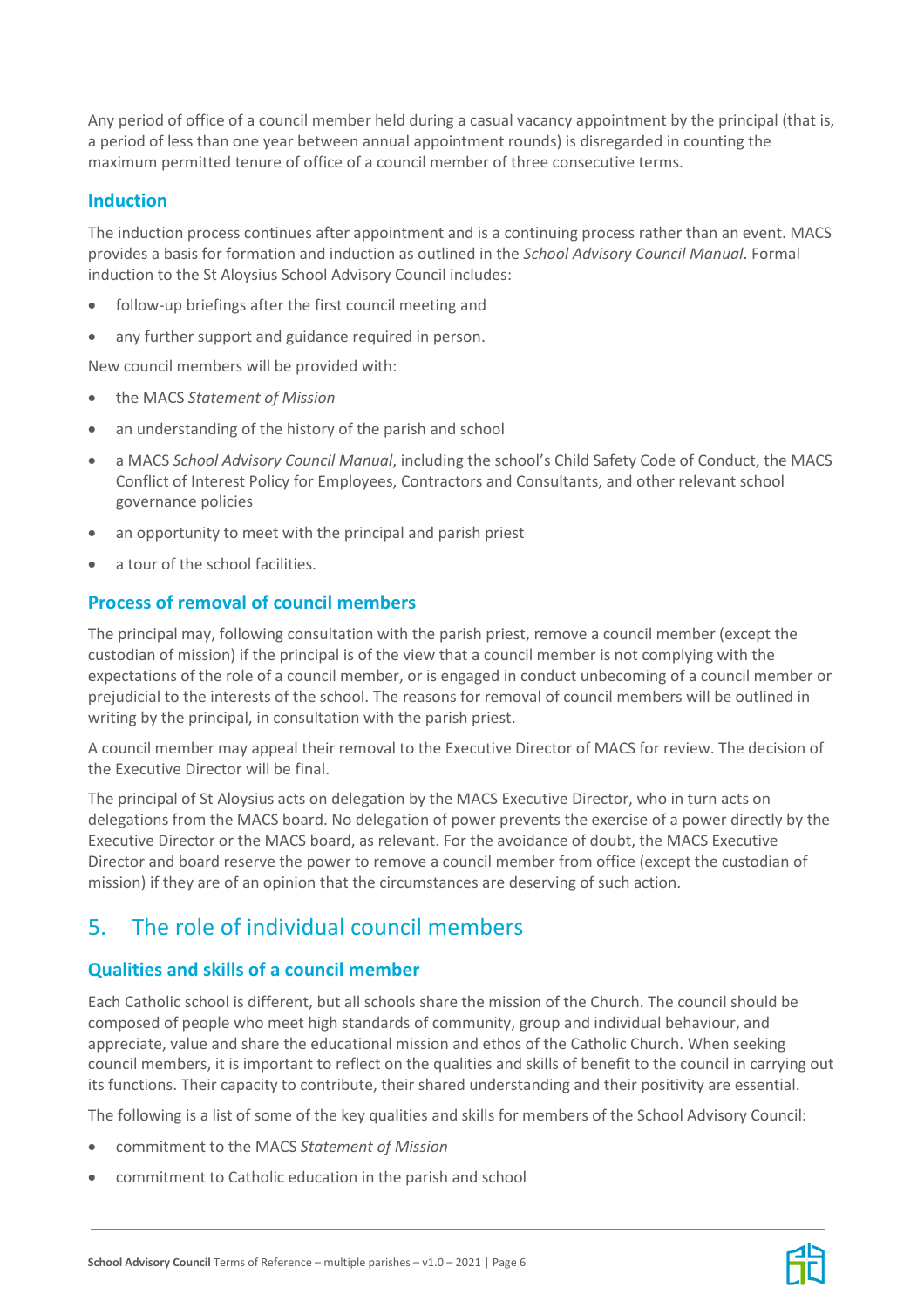- commitment to the vision and mission of the parish and school
- understanding of the role of parish priest as the custodian of mission, principal as the leader of the school and council members
- willingness to ask questions and seek clarification
- ability to think strategically
- willingness to support the contributions of other council members
- capacity to listen in an active and meaningful way
- willingness to work cooperatively with others
- commitment to maintaining confidentiality at all times.

# **Expectations of the council member**

Each council member, in addition to terms and conditions of appointment of council members contained in their letter of appointment and their acceptance of the MACS Code of Conduct for School Advisory Council members, is required to commit to the following:

- understanding the council's role
- having a positive and constructive attitude
- elevating any appropriate issues for consideration by the council
- declaring and not allowing any personal interests to conflict with the interests of the school, and properly managing any conflict of interest in accordance with the MACS Conflict of Interest Policy for Employees, Contractors and Consultants
- preparing for council meetings
- attending each council meeting, unless there are extenuating circumstances
- bringing expertise and views to discussions on behalf of the whole community
- participating actively and responsibly
- acting honestly and fairly, in good faith and in the best interests of the school
- acting ethically and with a high level of integrity
- conducting themselves professionally and treating other council members fairly, sensitively, consistently and with respect
- undertaking council work with reasonable care and diligence
- participating in council formation activities
- keeping confidential the information received in the course of service as a council member
- not taking improper advantage of their position as a council member
- abiding by the applicable MACS school governance policies and key documents, including the MACS *Statement of Mission*, *Working Together in Mission* and MACS Conflict of Interest Policy for Employees, Contractors and Consultants, and the school's Child Safety Policy, Child Safety Code of Conduct and Complaints Handling Policy.

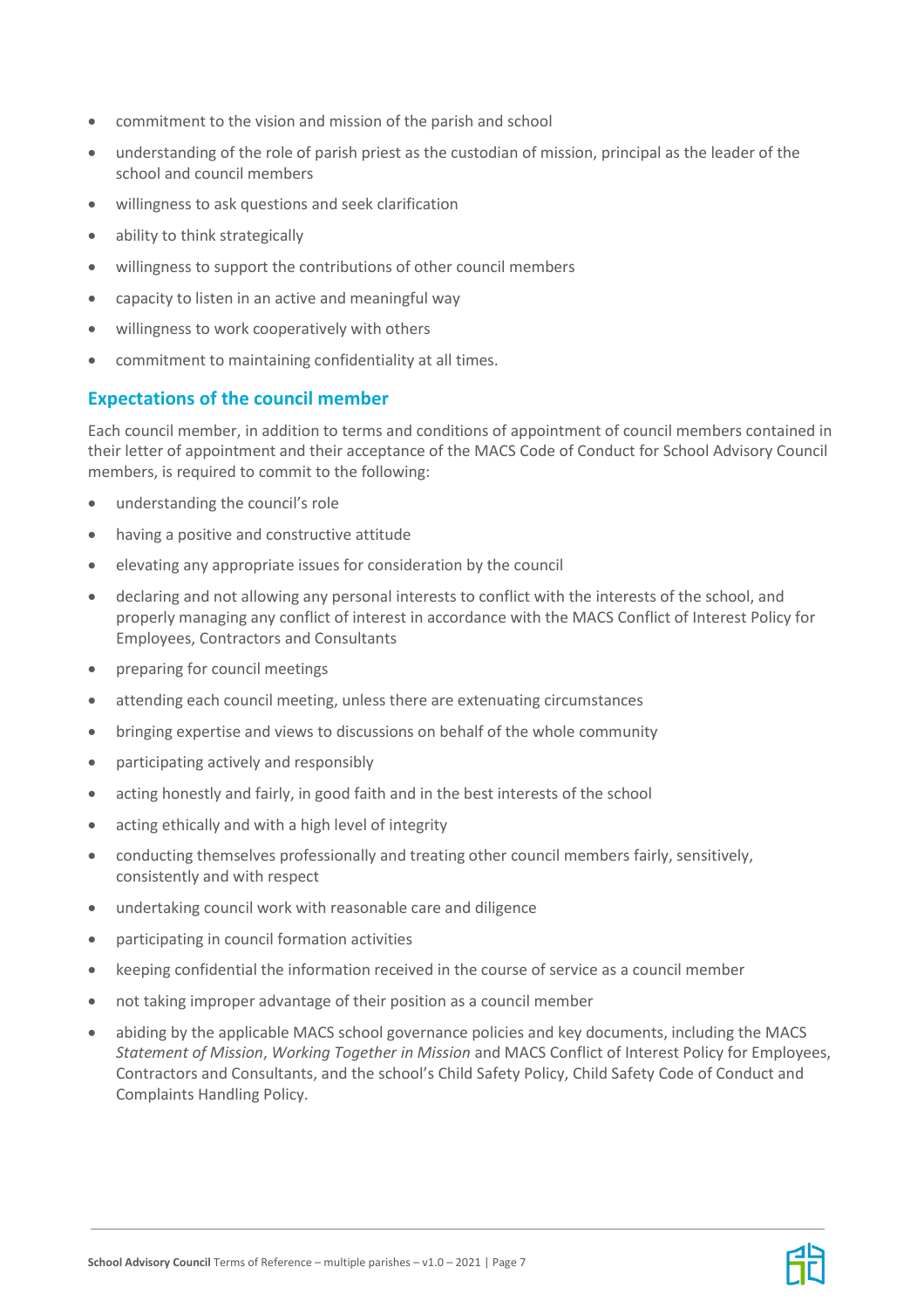# 6. Key roles

There are four key roles on a School Advisory Council. The chair, the principal, the parish priest and the secretary each have a significant role on the council and each of these roles carries specific responsibilities.

# **The chair**

The role of the chair is to:

- chair council meetings
- in conjunction with the principal and the secretary, oversee the development of meeting agendas, and check papers for meetings and the draft minutes
- ensure the meetings are focused on the agenda
- encourage participation by all council members in meetings and at council events
- act as a spokesperson for the council when authorised to do so by the principal
- attend important parish and school events as appropriate
- in conjunction with the principal, oversee the preparation of the council's annual report, with the final version approved by the council
- participate as a member of the council.

#### **Appointment**

The chair is appointed by the principal through either, depending on local context, discernment of the will of the council in consultation with the parish priest or, after a process of discernment, election by the council members from among their number. This would take place at the first meeting of the council after the end of the term of the previous chair.

The chair will normally be an independent member who is not employed by MACS at the school or otherwise, and is selected on the basis of the person's skills, competencies and their record as a leader.

The term of the chair aligns with their term of office as a council member. The office of the chair will terminate if they cease to be a council member whether by way of expiry of their term, resignation or removal. The chair does not have a casting vote in addition to their ordinary vote as a council member.

# **The principal**

Key responsibilities of the principal's role include development of the faith community, particular focus on the safety and wellbeing of students, formulation of a vision for the whole school, attention to contemporary teaching and learning in order to engage all students, and stewardship of the people and resources with particular outreach to the parent community.

The principal works in collaboration with the parish priest, staff and members of the school community, and MACS management to achieve the mission of the school.

As such, the principal's role on the council as an ex-officio member is to:

- play a key role in developing the overall goals and priorities of the council
- play a key role in developing the agenda for meetings and the preparation of papers before meetings
- ensure follow-up of actions arising from council meetings
- act as the chief education adviser to the council

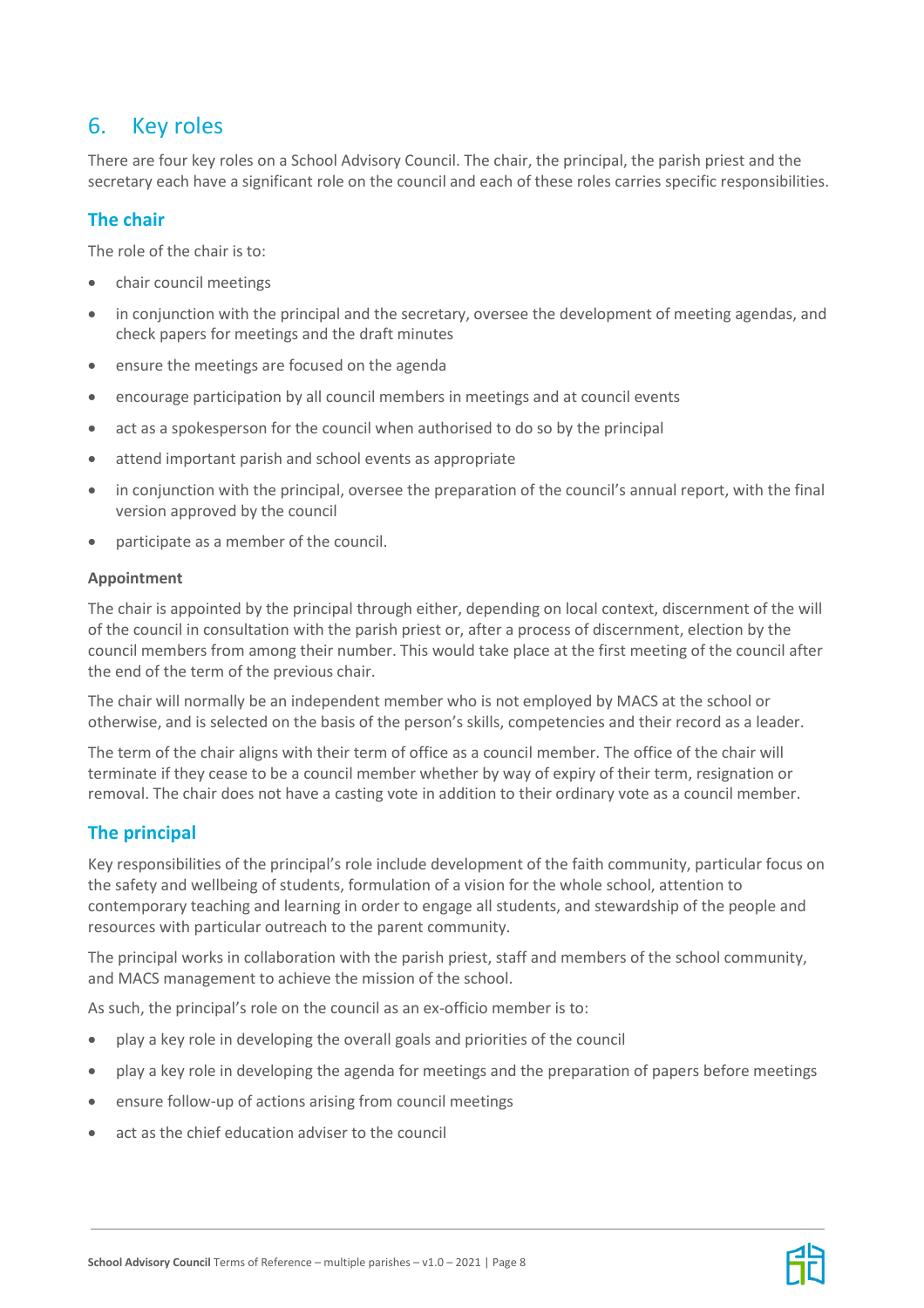- make arrangements to maintain an archive of relevant council documentation in accordance with this Terms of Reference, including minutes from previous meetings
- make arrangements to distribute the papers before meetings, after preparation of the papers by the secretary
- in conjunction with the chair, assist in the preparation of the council's annual report
- make arrangements to distribute draft minutes to the council members, after preparation by the secretary
- ensure that council members are kept informed between meetings
- make arrangements to maintain a register and record of council, committee and working groups, and all applicable documentation and records, including minutes, agendas and correspondence.

#### **Appointment**

The principal is an ex-officio member of the School Advisory Council by virtue of holding the role of principal of the school. A duly appointed acting principal will fulfil this role during the absence of the principal. The principal has full voting rights and is counted in the usual way for quorum purposes.

# **The parish priest**

The parish priest as the custodian of mission has a key role of supporting the school in its distinctive Catholic identity, spirituality and life by continued responsibility for faith education, sacramental life and pastoral care.

Therefore, the parish priest has an ex-officio role on the council to:

- as the key evangeliser and educator in faith within the parish and thus the custodian of mission of parish and school, provide guidance to council in its deliberations as relevant
- support the principal and council in the development and implementation of the sacramental program to ensure the school is faithful to its distinctive Catholic identity and spirituality
- in providing strong pastoral support and effective Catholic leadership of the parish, which includes the school and college communities, guide the council and bring to the council's attention matters relevant to the operation of the school
- be engaged with, and bring to the council's attention, those aspects of the school's operations that have the potential to harm the parish's good name
- be involved in and provide input to the council's planning of any transaction that will change the nature of the school property, or affect the use of any other areas of adjoining parish property (where property is beneficially owned by a juridic person which the custodian of mission represents, i.e. a parish or groups of parishes).

#### **Appointment**

The parish priest as the custodian of mission has an automatic entitlement to hold office on the council ex officio by virtue of their office as parish priest, parish priest representative of an association of parishes or nominee of the Archbishop, as applicable. The parish priest has full voting rights and is counted in the usual way for quorum purposes.

# **The secretary**

The role of the secretary is to:

• take the minutes of council meetings

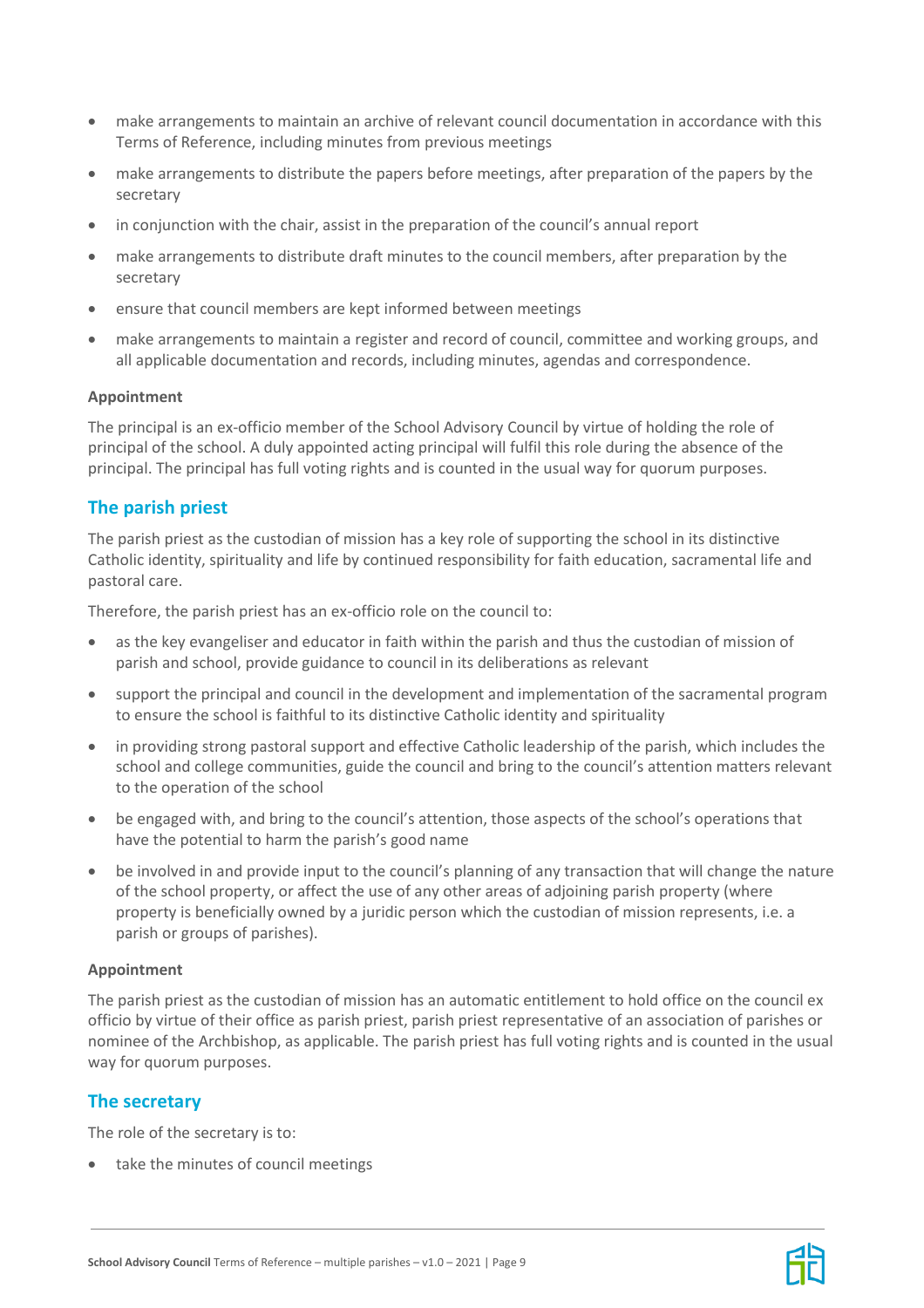- oversee that the agenda and papers are confirmed in sufficient time to allow for their distribution at least a week prior to the meeting
- oversee management of all council correspondence
- oversee the provision of adequate notice of the annual appointment round and of any intention to call for nominations for council positions that become vacant.

#### **Appointment**

A minute secretary may be appointed by the principal from the staff of the school to undertake the duties of secretary. The minute secretary would have no vote as their role is purely administrative. Alternatively, a secretary is appointed by the council from among its members at the first meeting of the council after the end of the term of the previous secretary. If appointed from within the ranks of the council, the secretary does not have an additional vote as well as their ordinary vote on the council.

# 7. Committees and working parties

To share and support the work of the School Advisory Council, the council may consider establishing standing committees depending on the size and local context of the school. The purpose of each committee is to advise the School Advisory Council on specific matters. Committees are not a requirement, but an additional advisory structure if needed.

The councils of larger schools may delegate work to committees to more effectively provide advice on complex or specialised issues, and to use councillors' time more efficiently. Committees provide recommendations to the full council, which retains collective responsibility for the advice provided to the principal.

Involvement in committees allows members to deepen their knowledge of the school, become more actively engaged and fully utilise their experience. Additionally, the existence of committees can indicate to the community that the council is giving voice to particular issues.

Smaller schools may not benefit from a formal committee structure because their councils are often quite small and operations not as complex.

From time to time, the council may also wish to establish a committee or working party for a specific purpose or to undertake a particular task, for example a centenary celebration.

The council may appoint additional members of a council committee or working group to assist with deliberations in the manner determined by the council in each instance. Any co-opted members of committees who are not council members will be held to account to the same expectations as those of a council member, as outlined in Section 5. They must have a Working with Children Check, sign and comply with the school's Child Safety Code of Conduct, accept the MACS Code of Conduct for School Advisory Council members and the MACS Conflict of Interest Policy for Employees, Contractors and Consultants.

Council committees and working groups may be focused on a specific area such as:

- finance
- property
- parent engagement.

#### **Function**

If a committee or working party is seen as desirable, the MACS-approved School Advisory Council Committee Terms of Reference template is to be used to establish the committee or working group. The following structures need to be adopted:

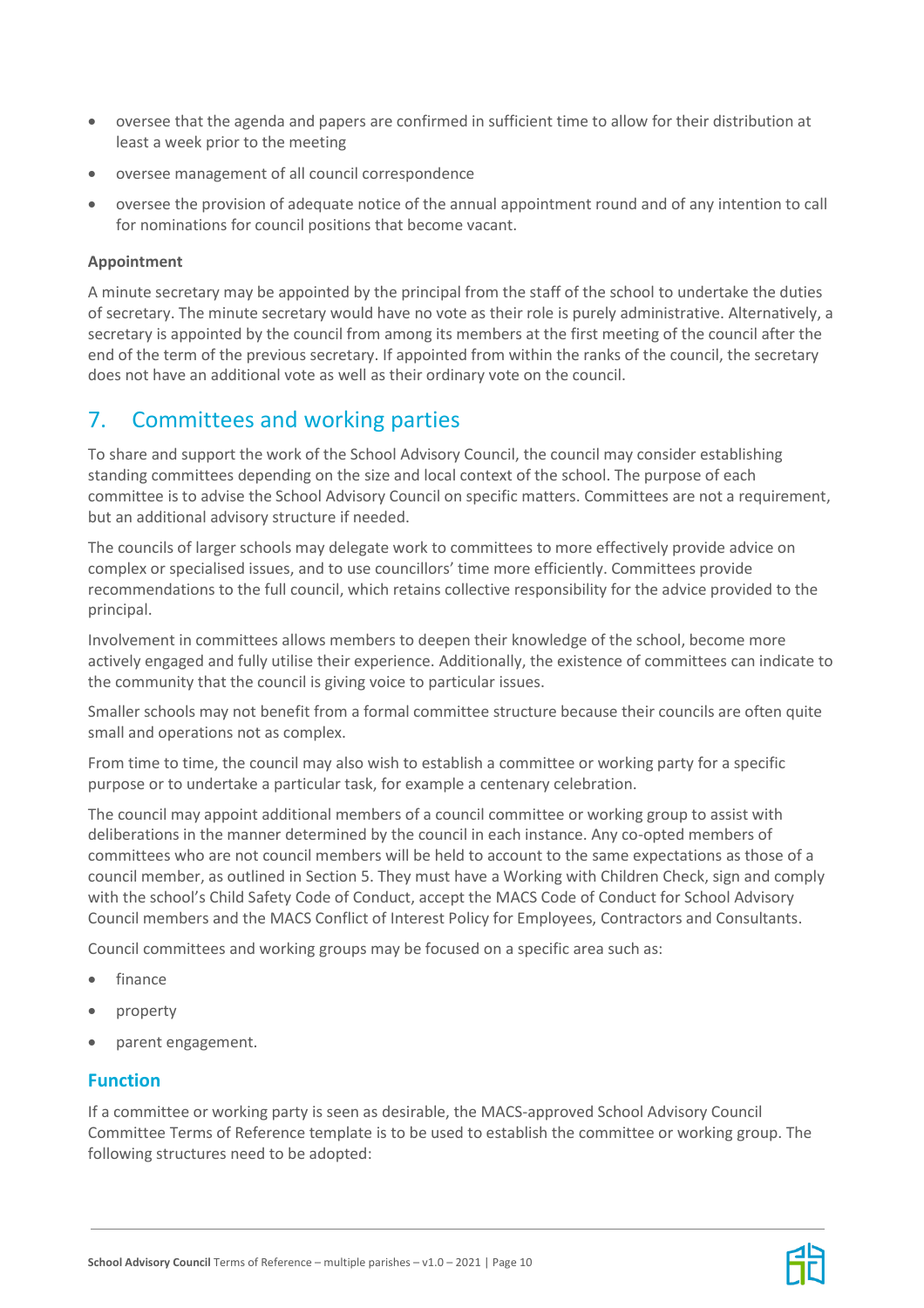- Each committee or working party should be chaired by a council member who is responsible for reporting to the council on the activities of the committee/working party.
- Council committees/working parties are directly responsible to the council.
- Each committee/working party of the council should have clearly articulated expectations stating:
	- the name of the committee/working party
	- the name of the chair
	- the purpose and tasks to be undertaken
	- the names of the members
	- the quorum, meeting and reporting requirements
	- the date for reporting back to the council, e.g. actions since last report, what's happening now, future plans, items for council discussion
	- the duration of the committee/working party.

It is important that any council committee or working party understands that it may not speak publicly for the council.

The terms of reference of each committee or working party of the council should be approved by the principal and appropriate records maintained by or on behalf of the principal.

A summary of the activities of each committee or working party should be included in the council's annual report to acknowledge the specific work undertaken by the committee or working party during the year.

# 8. School Advisory Council meetings

### **Meetings**

The St Aloysius School Advisory Council meets six–eight times during the year.

The School Advisory Council may call extraordinary meetings if required.

Agendas should be prepared and distributed prior to each meeting, with sufficient notice and time for preparation by council members. Minutes will be taken at each meeting.

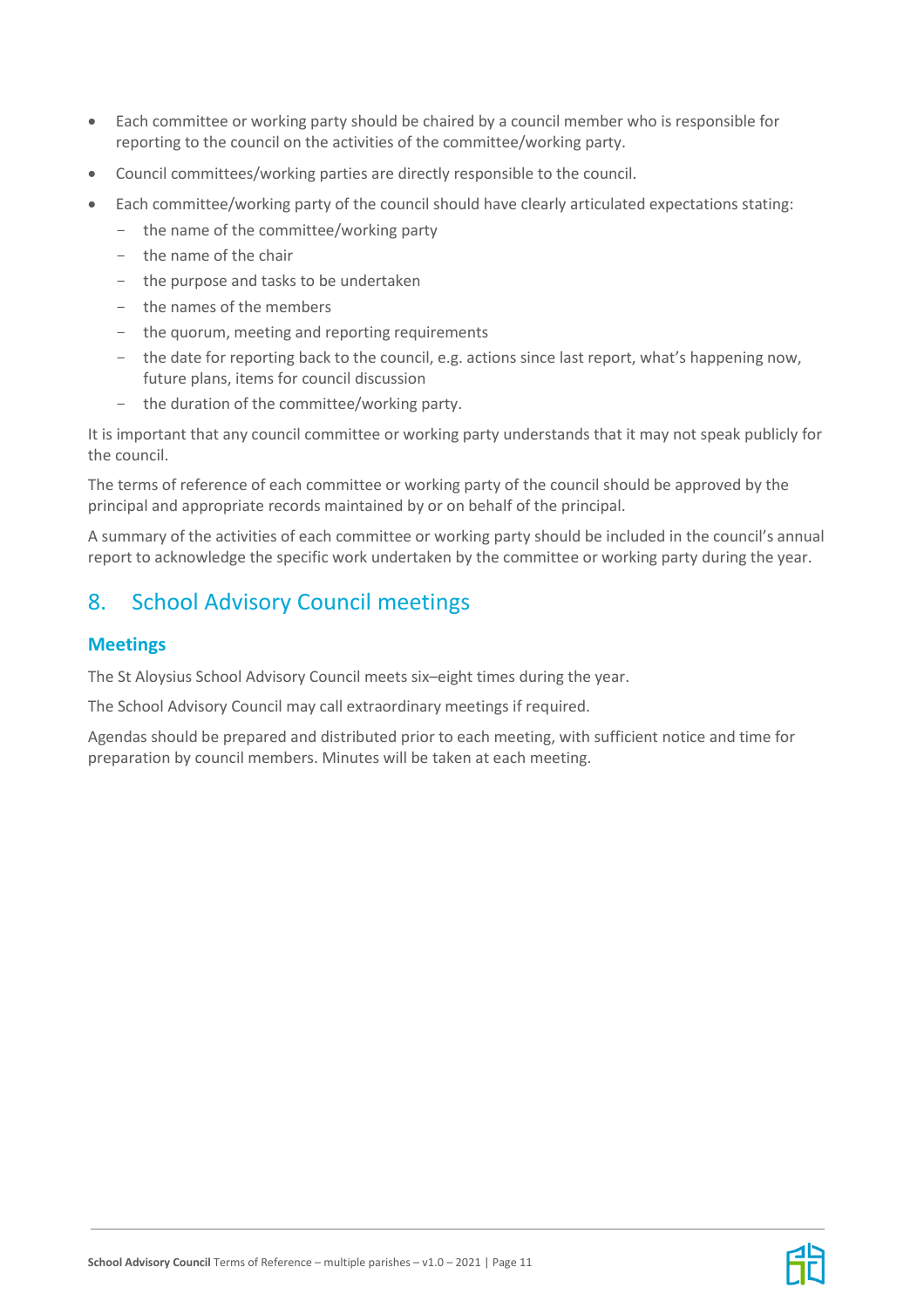To support the parish priest in maintaining a presence on our School Advisory Council, given that the parish priest has multiple schools within a multiple parish community, they would only be required to attend a minimum of 3meetings per year.

In the event that the parish priest cannot be present at a scheduled meeting, they would inform the chair or principal of their inability to attend and share any reports or information prior to the meeting's commencement.

### **Quorum**

A quorum must be present at all times at each council meeting for the meeting to be validly constituted, and all discussion and agreement by consensus made at the meeting valid. The quorum for meetings is two-thirds of the total number of council members at any given time. The principal should always be part of the quorum.

# **Conduct of council meetings – consensus and confidentiality**

In the conduct of School Advisory Council meetings, it is important that conversations are encouraged. Good, healthy dialogue where members listen to each other creates positive connections and builds good relationships, enabling the council to explore ideas and proposals.

Equally important is that members enter the meeting well-prepared for the discussions that will take place. An agenda will have been circulated prior to the meeting, and any important proposal will have been highlighted and any relevant documentation circulated. This will provide an opportunity for informed dialogue to take place, rather than 'off the cuff' thinking.

It is hoped that a well-informed discussion where each person has a chance to speak, is listened to intently and feels their ideas have been respected will lead to proposals and ideas being agreed to by consensus. At the heart of an agreement by consensus is the ongoing welfare of the group and good relationships of the members appropriate to a Catholic School Advisory Council.

Council confidentiality and solidarity are key ingredients in building trust at council meetings. As a general rule, all council meeting proceedings are confidential. At times, there may be occasion to formally declare an issue, a paper or a discussion as particularly sensitive and confidential. This should be done by the chair prior to a council meeting and confirmed before the close of the meeting.

Council members must respect the right of individuals to express their views freely at council meetings without fear of being named outside the meetings as taking particular positions. As in all similar groups, a sense of trust among council members is vital for the wellbeing of the council.

A meeting should close by reviewing actions and deadlines set, and noting of the details of the next meeting.

# **Disclosure of interests by council, committee and working group members**

In accordance with the MACS Conflict of Interest Policy for Employees, Contractors and Consultants, all council members must disclose any personal interest which relates, or may relate, to the operations of the school in order to ensure that any actual, potential or perceived conflict of interest with a duty that the person has on the council is identified and appropriately managed.

The Conflict of Interest Policy for Employees, Contractors and Consultants as prescribed by MACS must at all times be complied with by all members of the council, and the members of any committee or working group established by the council.

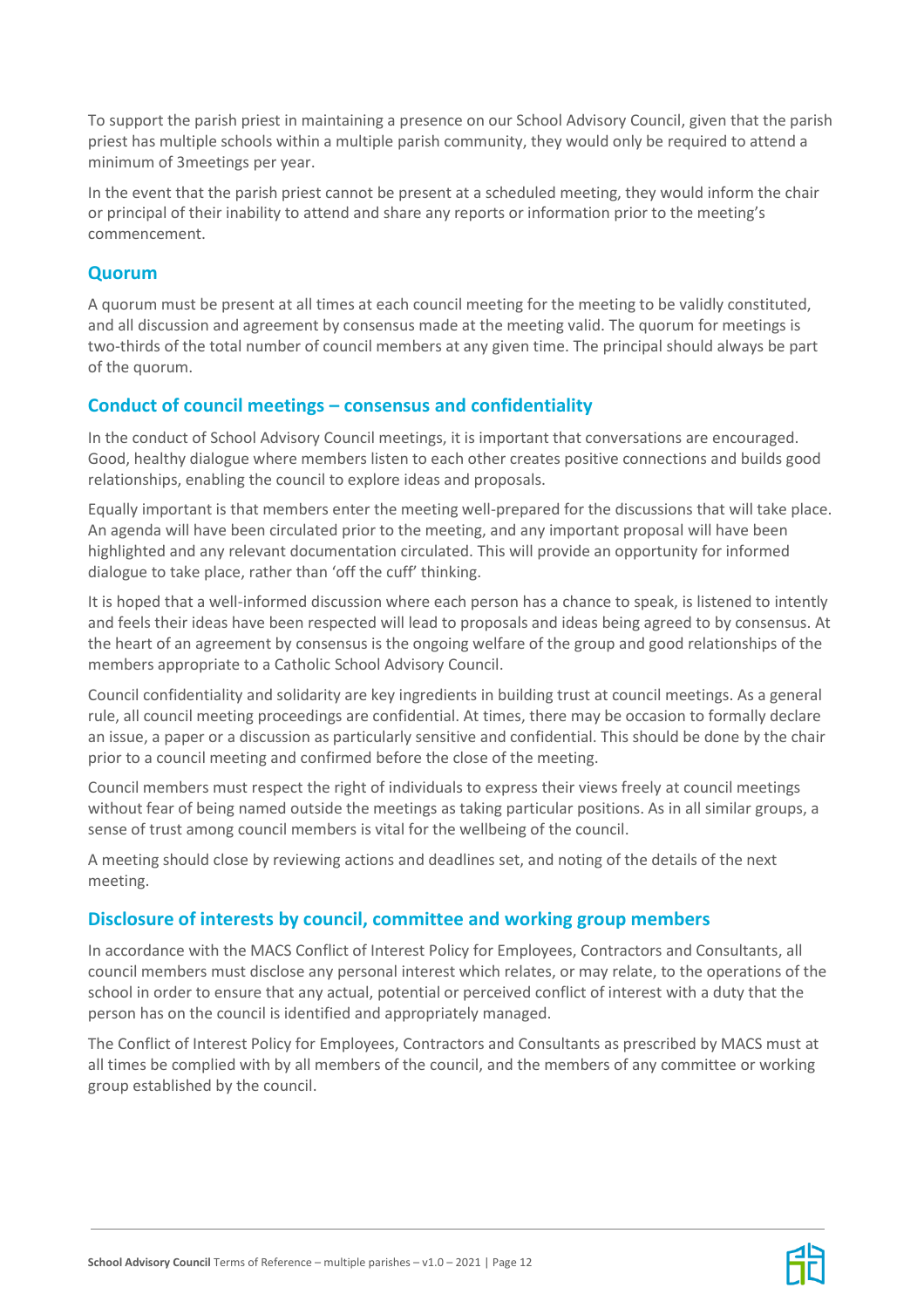# 9. Engaging with the school community

The council encourages full participation of stakeholders to ensure a high level of engagement and participation by the school community. Schools must employ a variety of strategies to provide evidence to meet Victorian Registration and Qualifications Authority (VRQA) minimum standards, which require a school to 'publish a clear statement of its philosophy and be able to demonstrate how the school's philosophy is enacted' per Schedule 4 clause 16 in the *Education and Training Reform Regulations 2017* (Vic.).

The School Advisory Council is required to ensure that it has a dedicated page on the school's website which publishes up-to-date versions of:

- the Terms of Reference
- MACS *School Advisory Council Manual*
- MACS Code of Conduct for School Advisory Council members
- the School Advisory Council Annual Report
- a list of council members and key roles
- a list of committees and membership.

A key piece of evidence that could demonstrate how the school's philosophy is enacted is the School Advisory Council Annual Report. The School Advisory Council Annual Report is an important communication document and is to be drafted using the MACS-approved template. Preparation of the council's annual report is to be overseen by the chair, in conjunction with the principal, with the final version approved by the council. The council's annual report should acknowledge the activities, achievements and challenges of the council and committees over the past year, reference the council's self-evaluation, and indicate goals and focus for the following year. In turn, these goals will provide a basis for the evaluation the council undertakes in the following year.

This report is to be submitted to the principal and shared with the school community. It may also be used to inform the principal's requisite School Annual Report published on the school website and the VRQA State Register unless otherwise determined by the MACS Executive Director, either generally or in any particular instance.

The School Advisory Council is required to ensure that its dedicated webpage is reviewed and updated annually. The MACS *School Advisory Council Manual* provides information to support and guide the work of School Advisory Councils.

# 10. Record keeping

As a minimum, the principal must ensure the maintenance of the following council documents and records:

- the school's School Advisory Council Terms of Reference (this document) and the terms of reference of any committee or working group established by the council
- the agenda and minutes of School Advisory Council, committee and working group meetings
- copies of each School Advisory Council Annual Report
- a register of the current members of the council, committees and working groups, and any council members holding key roles
- a register of interests disclosed by council, committee and working group members
- the School Advisory Council correspondence file.